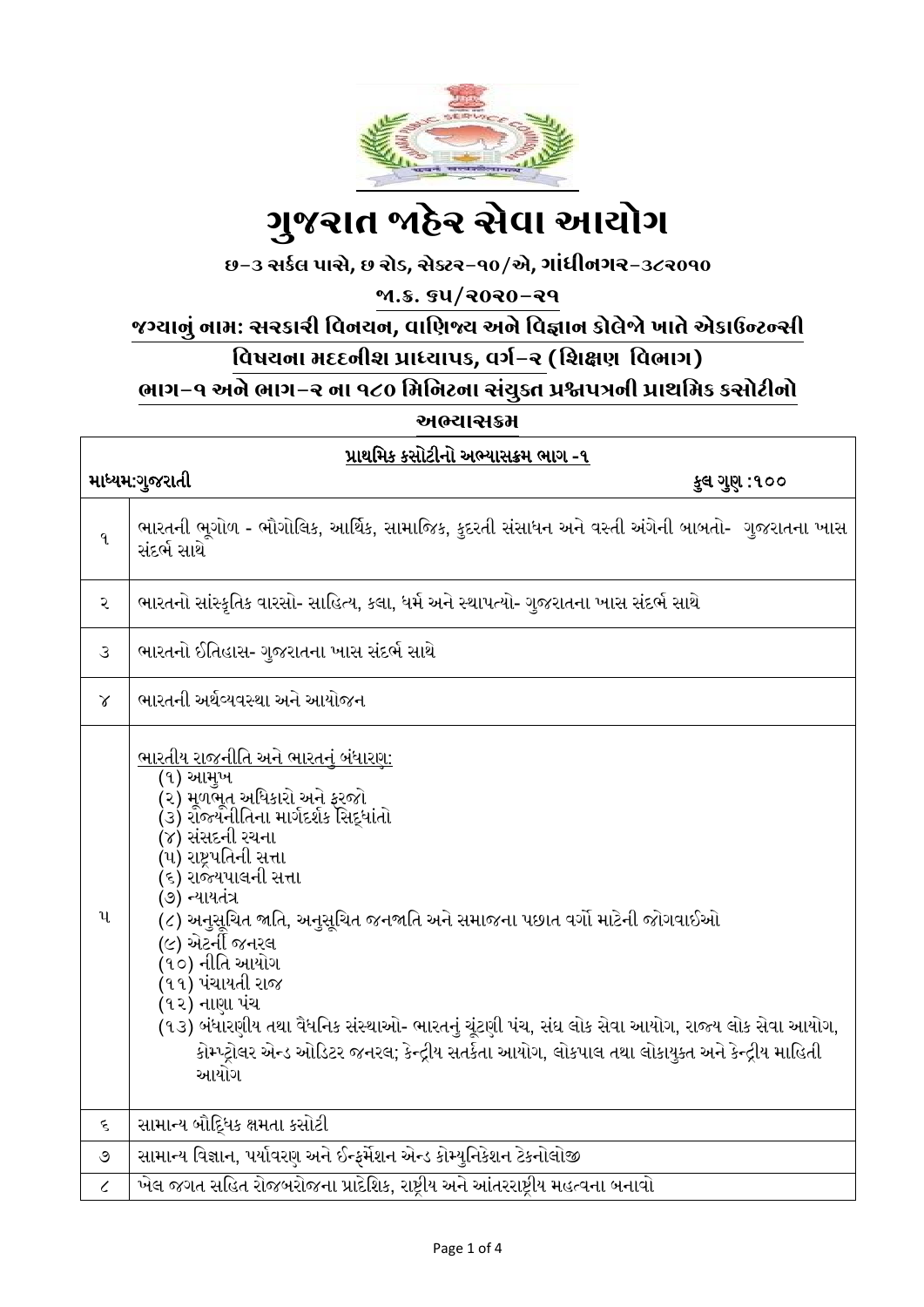| <b>Advertise No. 54/2020-21</b>                                                  |                                                                                                                                                                                                                                                                                                                                                                                                                                                                                                                                                                                                                                                                                                                                                                                                             |  |  |
|----------------------------------------------------------------------------------|-------------------------------------------------------------------------------------------------------------------------------------------------------------------------------------------------------------------------------------------------------------------------------------------------------------------------------------------------------------------------------------------------------------------------------------------------------------------------------------------------------------------------------------------------------------------------------------------------------------------------------------------------------------------------------------------------------------------------------------------------------------------------------------------------------------|--|--|
| <b>Assistant Professor of Chemistry in Govt. Arts, Science, Commerce College</b> |                                                                                                                                                                                                                                                                                                                                                                                                                                                                                                                                                                                                                                                                                                                                                                                                             |  |  |
| $Class-II$                                                                       |                                                                                                                                                                                                                                                                                                                                                                                                                                                                                                                                                                                                                                                                                                                                                                                                             |  |  |
| Syllabus of Preliminary Test                                                     |                                                                                                                                                                                                                                                                                                                                                                                                                                                                                                                                                                                                                                                                                                                                                                                                             |  |  |
| Paper-1<br>Total Marks - 100                                                     |                                                                                                                                                                                                                                                                                                                                                                                                                                                                                                                                                                                                                                                                                                                                                                                                             |  |  |
| $\mathbf{1}$                                                                     | Medium: Gujarati<br>Geography of India-Physical, Economic, Social, Natural Resources and population                                                                                                                                                                                                                                                                                                                                                                                                                                                                                                                                                                                                                                                                                                         |  |  |
|                                                                                  | related topics- with special reference to Gujarat                                                                                                                                                                                                                                                                                                                                                                                                                                                                                                                                                                                                                                                                                                                                                           |  |  |
| $\overline{2}$                                                                   | Cultural heritage of India-Literature, Art, Religion and Architecture with special<br>reference to Gujarat                                                                                                                                                                                                                                                                                                                                                                                                                                                                                                                                                                                                                                                                                                  |  |  |
| 3                                                                                | History of India with special reference to Gujarat                                                                                                                                                                                                                                                                                                                                                                                                                                                                                                                                                                                                                                                                                                                                                          |  |  |
| $\overline{4}$                                                                   | Indian Economy and Planning                                                                                                                                                                                                                                                                                                                                                                                                                                                                                                                                                                                                                                                                                                                                                                                 |  |  |
| 5                                                                                | Indian Polity and the Constitution of India:<br>Preamble<br>(1)<br>Fundamental Rights and Fundamental Duties<br>(2)<br>Directive Principles of State Policy<br>(3)<br><b>Composition of Parliament</b><br>(4)<br>Powers of the President of India<br>(5)<br>Powers of Governor<br>(6)<br>Judiciary<br>(7)<br>Provisions for Scheduled Castes, Scheduled Tribes and backward classes of the<br>(8)<br>society<br><b>Attorney General</b><br>(9)<br>$(10)$ NITIAayog<br>(11) Panchayati Raj Institutions<br>(12) Finance Commission<br>(13) Constitutional and Statutory Bodies: Election Commission of India, Union<br>Public Service Commission, State Public Service Commission, Comptroller and<br>Auditor General; Central Vigilance Commission, Lokpal and Lokayukta,<br>Central Information Commission |  |  |
| 6                                                                                | General Mental Ability                                                                                                                                                                                                                                                                                                                                                                                                                                                                                                                                                                                                                                                                                                                                                                                      |  |  |
| 7                                                                                | General Science, Environment and Information & Communication Technology                                                                                                                                                                                                                                                                                                                                                                                                                                                                                                                                                                                                                                                                                                                                     |  |  |
| 8                                                                                | Daily events of Regional, National and International Importance including Sports                                                                                                                                                                                                                                                                                                                                                                                                                                                                                                                                                                                                                                                                                                                            |  |  |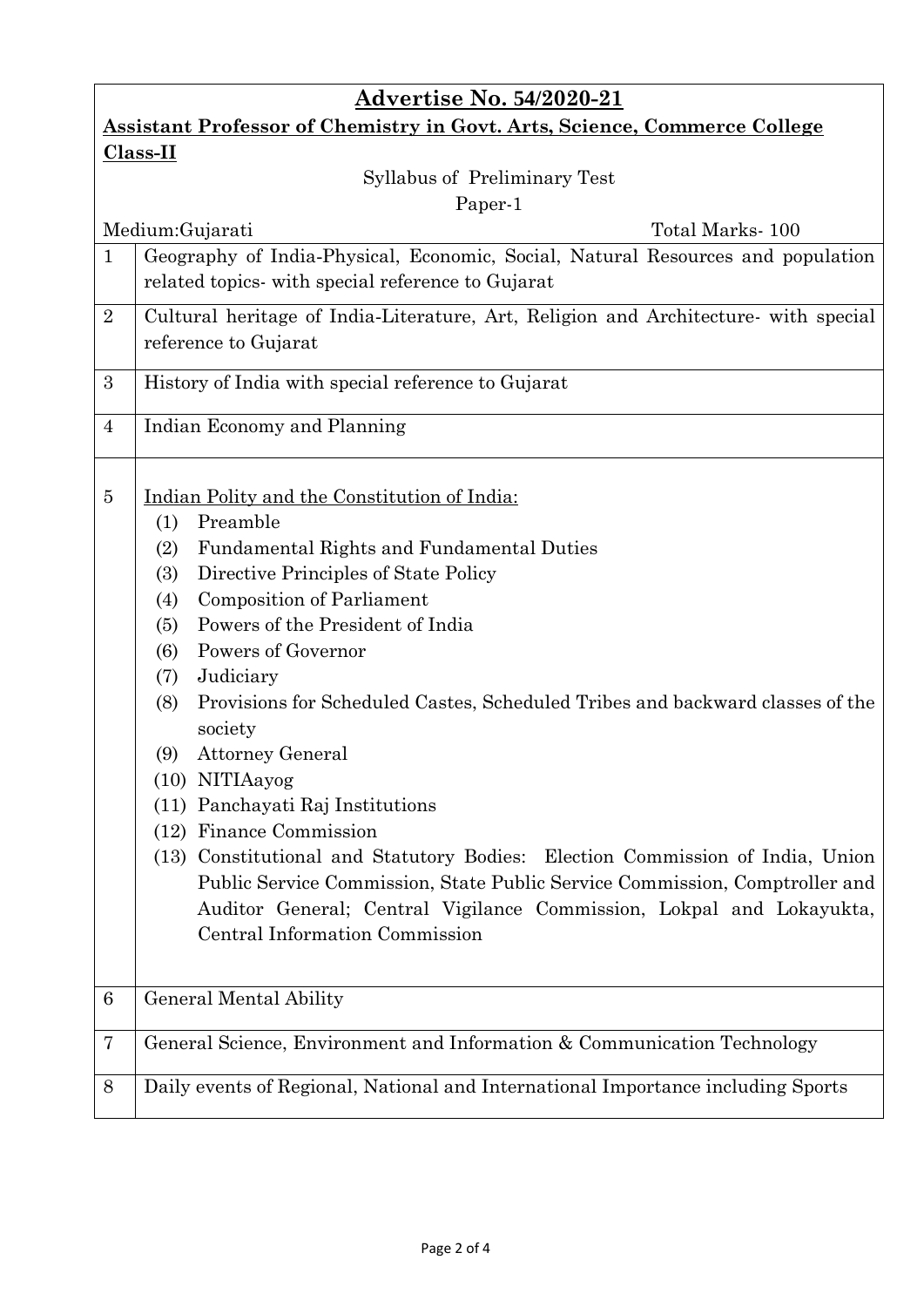## **Syllabus for the preliminary test for the recruitment of Assistant Professor (Accountancy), Class II in Govt. Arts, Commerce and Science colleges**

| Marks-200<br><b>Questions-200</b> | <b>Medium- English</b> |
|-----------------------------------|------------------------|
|-----------------------------------|------------------------|

#### **1. Introduction to Accounting:**

Accounting – Meaning, Scope, Concepts, Conventions and Principles, Accounting terminology, Transactions and Events, Capital and Revenue. Expenditure-receipts, Contingent Assets and Contingent liabilities, Accounting Policies, Accounting Process-Books of Accounts-Trial balance, Final Accounts of Sole Proprietorship, Bank Reconciliation Statement, Depreciation Accounts, Financial Accounts and Statements of Not for Profit Organisation.

Accounting Standards- GAAP- Applicability- Interpretation, Scope and Compliances-Framework for preparation and presentation of Financial Statement as per Ind-As, Indian and International Accounting Standards, International Financial Reporting Standards (IFRS), Integrated Reporting.

#### **2. Partnership Accounts:**

Introduction to Partnership, Final Accounts of Partnership, Restructuring of Partnership, Admission, Retirement, Death, Dissolution including treatment of Goodwill and Piecemeal Distribution of Cash. Provisions of Indian Partnership Act-1932 related to Accounting, Introduction to limited Liability Partnership (LLPs) and distinction of LLPs from Partnership.

#### **3. Accounting for Special Transactions:**

Bills of Exchange and Promissory Notes, Consignments, Joint Venture, Hire Purchase, Sale of goods on approval or return basis, Investment Accounts, Insurance Claims for loss of stock and loss of Profit, Departmental Accounting, Accounting for Branches including foreign Branches, Accounts from Incomplete records.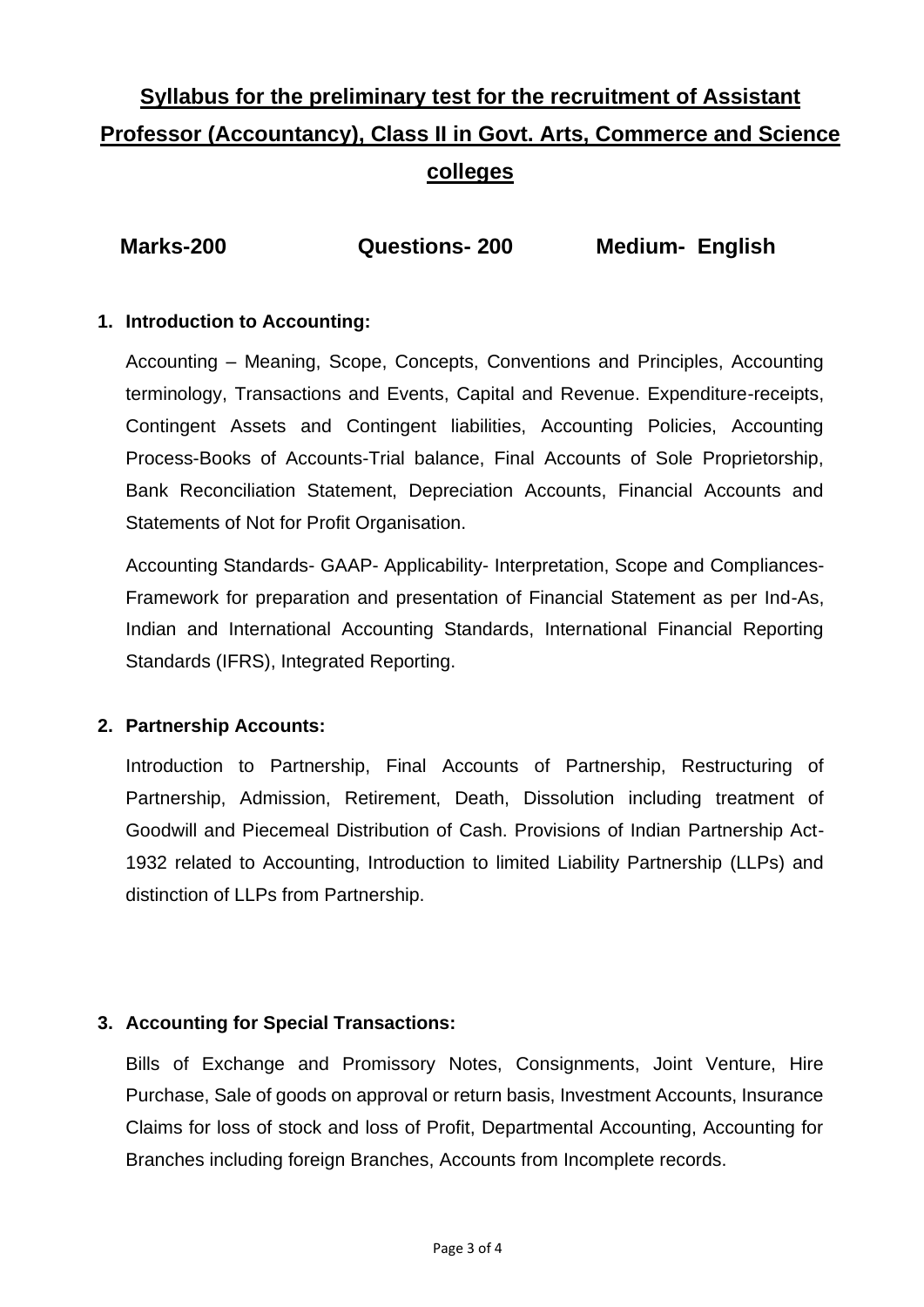#### **4. Company Accounts:**

Share Capital Account- Issue and forfeiture, Accounts of Debenture, Buy back of Securities, Purchase of Business. Valuation of Goodwill-shares, Corporate Financial Statements-Legal Provisions of the Companies Act, 2013 (Schedule-III), Recent trends of presentations of published Accounts, All Provisions of companies Act-2013 related to Company Accounts, Liquidation of Company, Holding Company Account and Accounts of Subsidiaries, Insurance Company Accounts, Banking Companies Accounts and Accounts of Electricity Company, Mergers, Acquisitions and Corporate restructuring.

#### **5. Cost Accounting:**

Introduction to Cost Accounting-Meaning, Scope of Cost Accounting, Classification of cost, Cost terms & Concepts, Cost reduction & Control, Elements of Cost, Material Cost- Inventory Control, Labour-Employee Cost, Overheads, Cost Behavior Pattern, Methods & Techniques of Costing, Concepts of Activity based Costing, Integrated and Non- Integrated Cost Accounting System, Reconciliation of Profit as per Cost & Financial statements, Methods of Costing: Single (Unit) Costing, Job & Batch Costing, Contract Costing, Process Costing, Operating Costing.

Marginal Costing, Break Even Analysis and CVP Analysis, Key factor analysis, Marginal and Absorption Costing-Reconciliation of Profit under both methods, Decision making techniques, Pricing Strategies/decisions, Standard Costing and Variance Analysis, Reconciliation of Variances.

#### **6. Advanced Cost Accounting:**

Learning Curve, Cost of quality, Total Quality Management (TQM), Total Productivity Management (TPM), Just in Time (JIT), Kaizen Costing, Six Sigma, Balance Score Card, Target Costing, Du-Pont Analysis, Value Analysis, Life Cycle Costing.

#### **7. Management Accounting:**

Introduction to Management Accounting-meaning and Concept, Comparison between Financial, Cost and Management Accounting, Financial Statement Analysis through Ratios, Funds Flow Analysis and Cash Flow Analysis, Budgeting and Budgetary control, Flexible Budget, different types of Budget, Cash Budget, Zero Base Budgeting (ZBB), Performance Budget, Master Budget, Control Ratios and Budget Variances,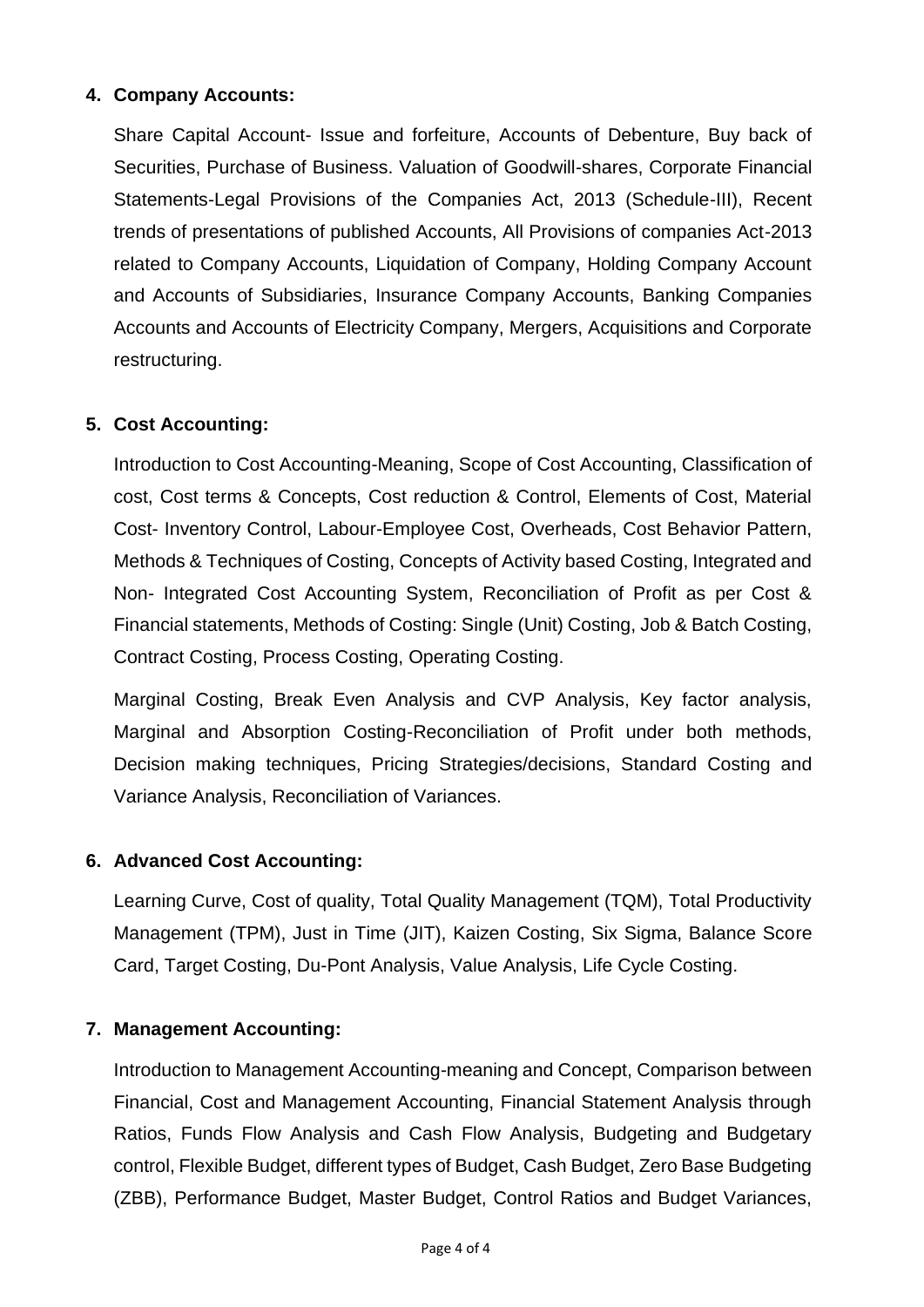Responsibility Accounting and Transfer Prices, Return on Investment and Economic Value Added.

#### **8. Emerging Dimensions in Accounting:**

Accounting for Price level changes (Inflation Accounting), Human Resource Accounting, Social Accounting, Value added Accounting, Environmental Accounting, Computerized Accounting System-ERPs, XBRL, Accounting for Foreign Currency Transactions, International Accounting, Forensic Accounting, Corporate Social Responsibility (CSR) and Corporate Governance, Shareholder's Value Creation.

#### **9. Finance:**

Investment and Financing Decisions: Sources of Finance, Cost of Capital, Capital structure Decisions, Leverages, Capital investment decisions (Capital budgeting) Adjustment of Risk & uncertainty in Capital Budgeting Decisions, Dividend Decisions, Management of Working Capital, Start-up Finance, Recent trends in Finance.

#### **10. Auditing:**

Meaning-Nature, objectives & Scope of Auditing, types of Auditing, Appointment and qualification of an auditor, Liabilities of Auditor, Audit strategies, Audit Planning and Audit Programme, Audit and Internal Control, The Company Audit- Provisions of Companies Act-2013 related to audit of consolidated financial statements, Audit Reports, Audit of different items of financial statements, Audit of different types of entities, Investigation and forensic audit, Fraud-Responsibilities of an auditor in this regard, Auditing Standards, statements & guidance notes, Audit Committee and Corporate Governance.

#### **11. Tax Planning & Management:**

#### **(A) Direct Tax Law:**

Indian Income Tax Law: Basic Concepts, Tax Planning, Tax Avoidance, Tax Evasion, Assessment of Individuals, HUF, Firms (including LLP), Association of Persons (AOPs), Co-operative Societies, Trusts, Charitable and Religious Institutions, Mutual Associations, Companies, Dividend Distribution Tax (DDT), Minimum Alternate Tax (MAT) and other special provisions relating to companies, Tax Planning, Evasion and Avoidance, Residential Status, Heads of Income, Taxation of Non-Residents, Double